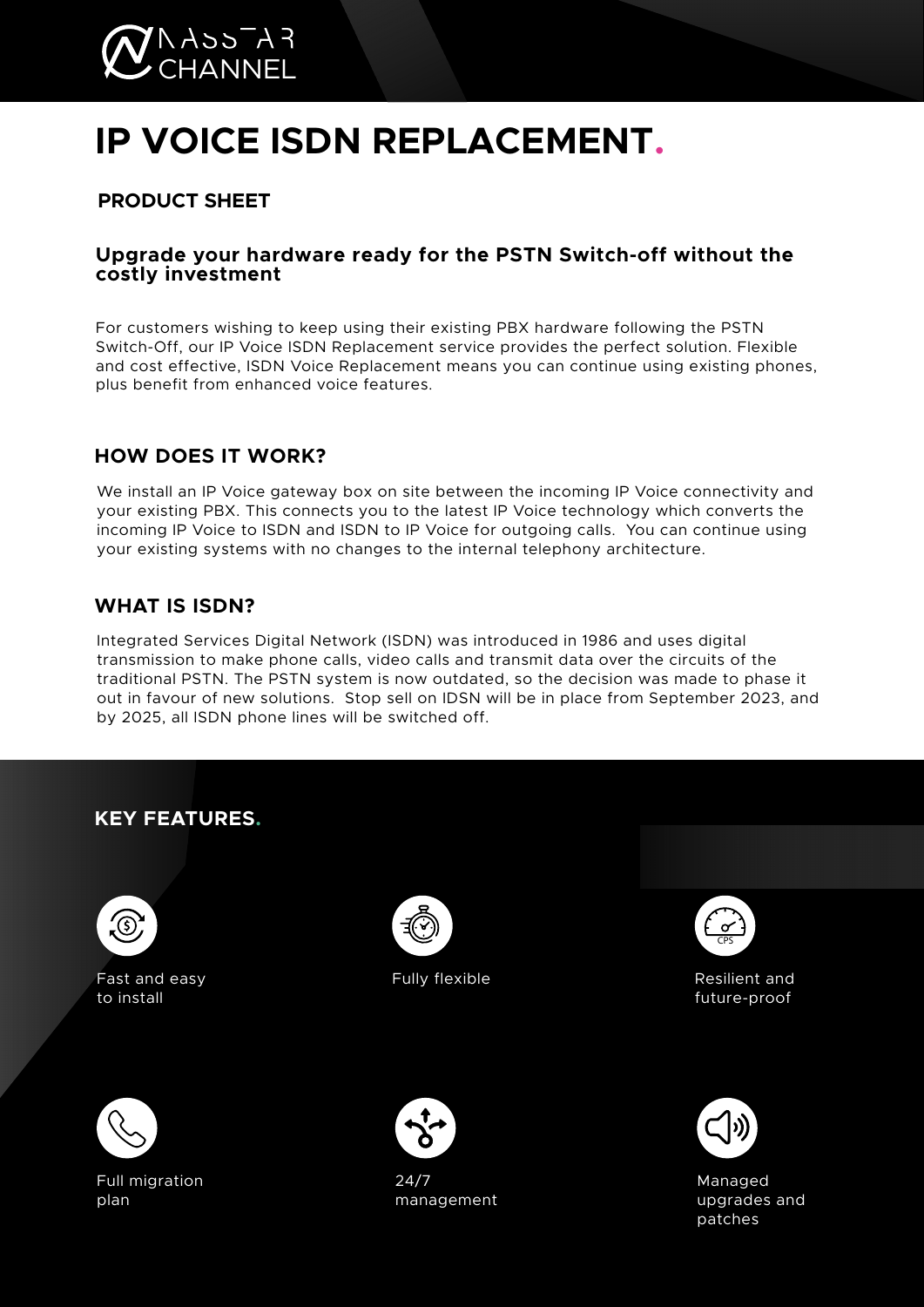### **WHAT IS THE PSTN SWITCH-OFF?**

The current Public Switch Telephone Network (PSTN) is ageing and very expensive to maintain. BT Openreach made the decision to end the life of the standard telephone line with the switch off taking place by 2025. It is already being phased in and as of 2023 businesses will no longer be able to purchase ISDN lines.

With the PSTN closure looming, businesses need to be prepared.

#### **HOW IT WILL BENEFIT YOUR CUSTOMERS?**



**Easy migration** without any major changes to existing infrastructure and hardware.



**Cost-savings** by protecting existing investments and without the need to invest in new infrastructure.

#### **HOW IT WILL BENEFIT YOUR BUSINESS?**



**Resourceful partner portal** with full access to campaign support, product collateral and training materials.



**UK-based support** with dedicated account management and professional services support tailored to your business needs.